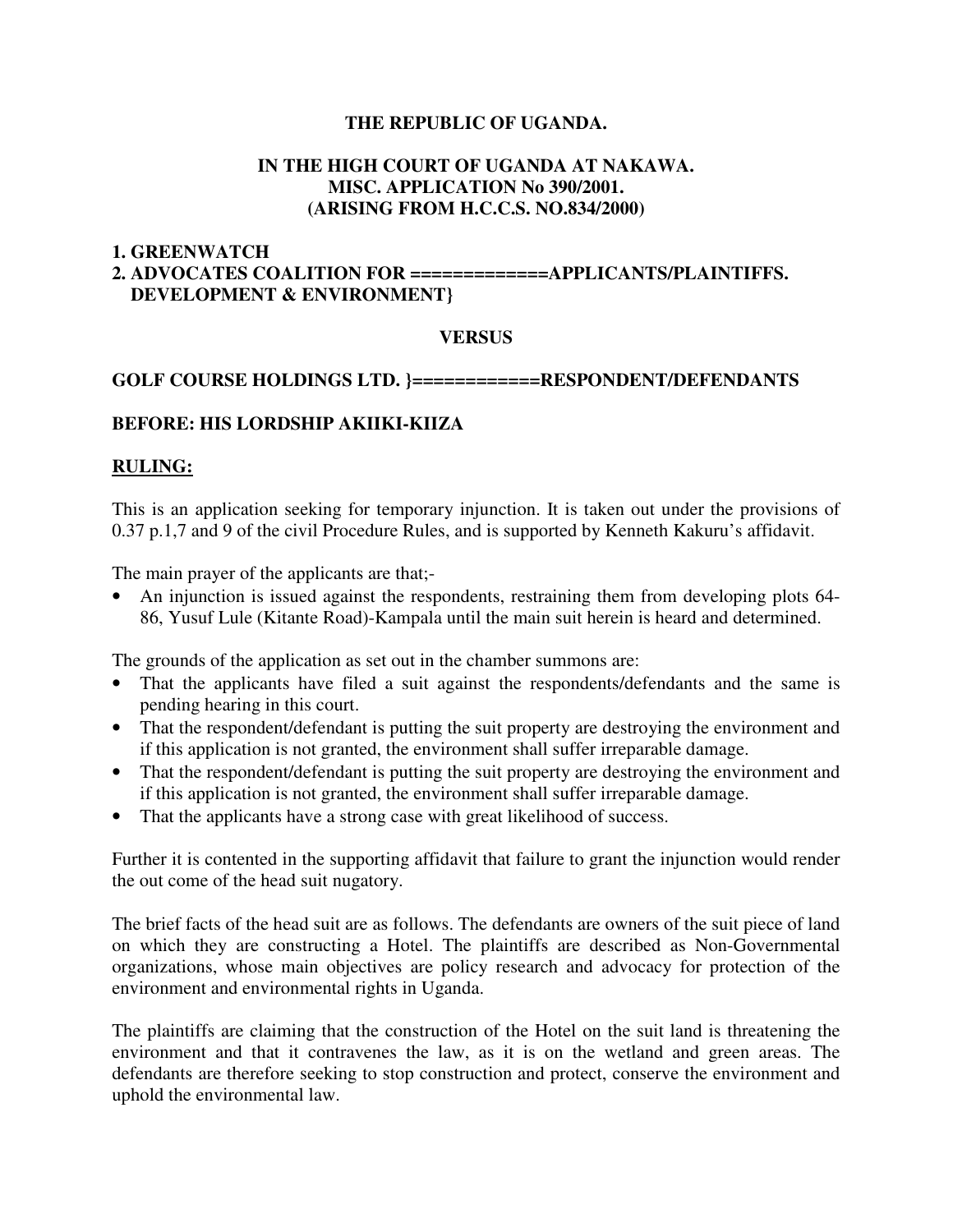Both learned counsel made lengthy submissions for and against the grant of the temporary injunction. Before I tackle the main issue in this application, some reference was made about the number of plaintiffs in this case. The plain talks of 1st and 2nd plaintiffs, as both are non-Governmental organizations. They say they are bringing the action under S. 72 of NEMA statute. Under the interpretation decree, a person includes inter-alia, an association or body of persons corporate or incorporates. Hence in my view, they have the necessary locus standi in bringing this suit.

However, the plaint is clearly signed by the 1st plaintiff, Greenwatch, only! The second plaintiff never signed the plaint at all. My learned predecessor in this case, Lady Justice Anne Magezi, considered this matter. I will only refer to those sections of her ruling (H.C.C. MIS. Application No. 1004/2000) which concerned the application for a temporary injunction.

It is my view that in order for the application before Lady Justice Magezi, to have succeeded, the party who signed the pleadings must have confirmed with either O. Ir. 8 (1) or O. 1r 12(2) of the CPR.

In the application before Justice Magezi, the second plaintiff or his representative swore the affidavit in support of the application for a temporary injunction. The learned judge, rightly in my view, threw out the application, as the person who had purported to swear the application was a stranger to the head suit, as he never signed the plaint, despite the fact that he purported to be or purported to represent the second plaintiff.

The plaint in its present form has only one plaintiff, i.e., Greenwatch is not suing in representative capacity, and hence it is the only party suing the defendant.

(See the case of S*onko and Oros.Versus Haruna and Anor [1971]. EA 443 and Johnson Versus Moss [1969] EA. 654, and a recent case of this Court of Zabuloni Munoka and Oros. Versus Bukemba Estates Ltd.* H.C.C.S. 432/87, unreported.)

This is in accordance with O.1 r. 8 (1) of the civil procedure rules. On the other hand, if Greenwatch was representing both plaintiffs, then Advocates Coalition for Development and Environment, (ACODE) must give a written authority to that effect. This is in conformity with 0.1-r.12 (2) of the Civil Procedure Rules.

(See the case of *S.K Mubiru & Anor.Versus G.W. Byensiba* [1985] HCB 106*, and Zabuloni Munoka & Oros Versus Bekemba Estates Ltd.* H.C.C.S. NO. 432/87 unreported).

It appears Greenwatch has no such written authority from ACODE, and as this is neither a representative action, a representative of ACODE could not have deponed an affidavit in support of the application filed by Greenwatch.

However the position in the instant case is different from that before Lady Justice Magezi in H.C.C. Misc. Application No. 1004/2000. This application is filled by Greenwatch. The affidavit in support of the application is deponed by a representative of Greenwatch. Therefore in my opinion, Greenwatch has a right to be heard and is not affected by the non-existing of the second applicant.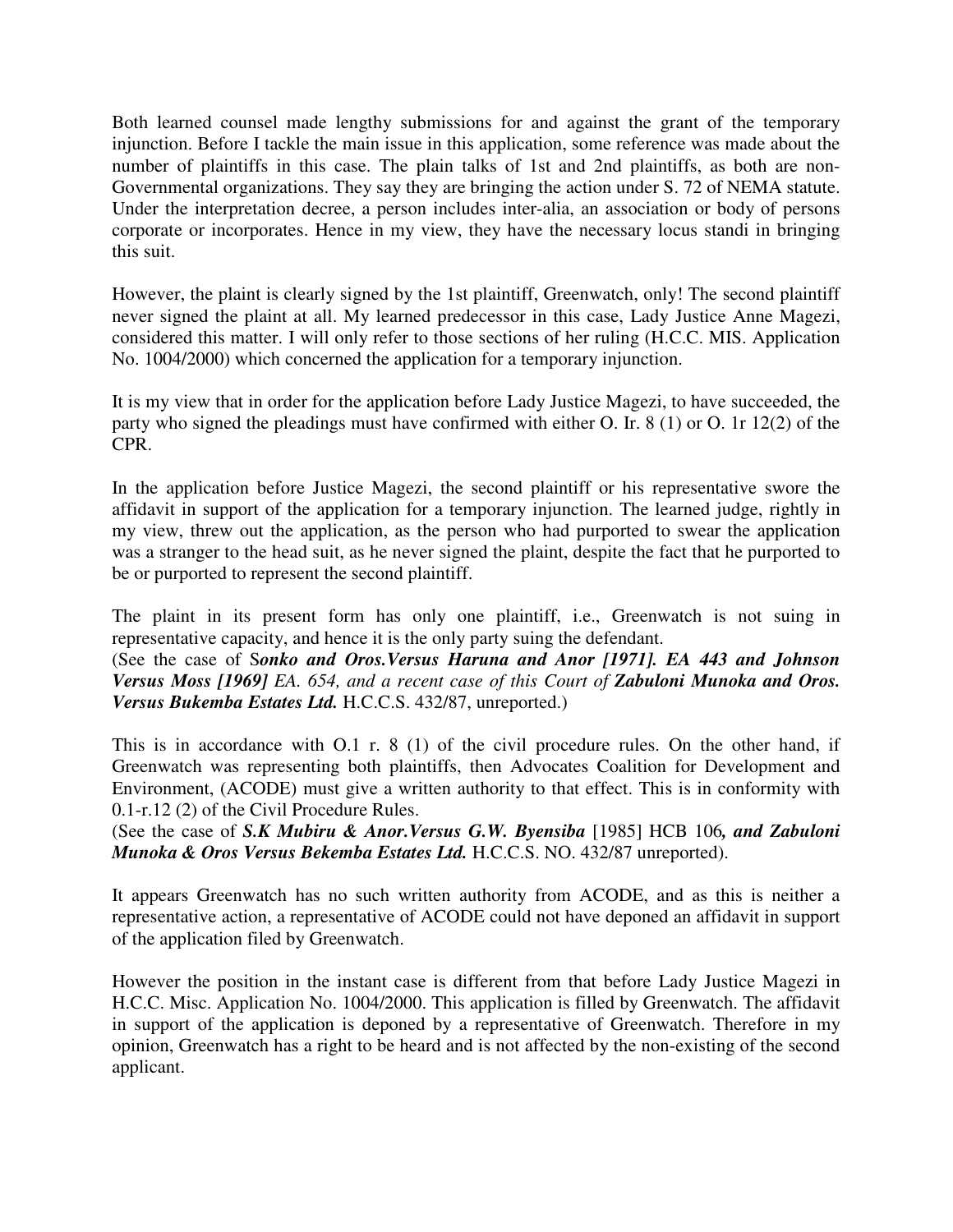I will now turn to the merits or otherwise of the instant application. Circumstances in matters like that before me differ from case to case. Each case therefore is to be decided upon its own facts given the prevailing circumstances at the time of lodging/hearing the application.

It is however now settled that while granting or refusing to grant a temporary injunction, court has to consider the following: -

There must be a pending head suit. The application of this nature must be inter-parties.

That there is a serious question to be tried in the head suit and that the applicant has a prima facie case where by there is a probability of being entitled to the relief sought in that suit.

The applicant might otherwise suffer irreparable damage, which would not be adequately compensated by way of damage.

If the court is on doubt on the above, court will decide the application on the balance of convenience (See the following cases: R*obert Kavuma Versus Hotel International, Supreme Court, Civil Appeal No. 8/90, unreported, and L.D. Cotton International Versus African Farmers Associates B. V. and Anor.* [1996] HCB. 57.

The first requirement is compiled with. There is H.C.C.S. NO.834/2000. This application is inter-parties and each party has filed their pleadings. The next question is whether there is a serious question to be tried in the head suit and the likelihood of success. There is need for the applicants in their affidavit in support of the application to specifically state that the question to be tried during the trial is serious and that prima facie they are likely to succeed. (See the case of *Nitco Ltd, Versus Hope Nyakairu* [1992-93] HCB. 135) Per Karokora J, as he then was. In the instant case, the applicants' affidavit is silent on the likelihood of success of their claim at the trial, though the chamber summons alludes to it.

Secondly the respondents through their affidavit in reply, state that they are the owners of the suit land, comprised in plots 6-86-Yusufu Lule Road this not challenged by the applicants in their adrift in support of the application. It was held in the case of *David Bakirirahakye Vs. A.G. & 7 Oros.* H.C.C.S. NO. MMB 14/90 (MBARARA REGISTRY) per Karokora J, as he then was, that granting an interim (temporary injunction) to restrain a respondent from using the land to which he has a certificate of title, which in law is conclusive evidence of ownership, when no fraud has been proved, would be tantamount to contravening the provisions of S. 184 of R.T.A. I entirely agree with the learned judge. This is more so in this case, where the applicants/plaintiffs are not claiming any proprietary interest at all, in the plot on which the construction is taking place.

Their interest is stated to be in public of nature. I am aware that the NEMA statute gives them the right to sue but in my view this does not diminish the fact that the suit property belongs to the respondents and in absence of proved fraud their title is impeachable!

The respondents in the affidavit in reply contented that controlling Authority of Kampala City Council and the National Environment Management Authority which is the Regulatory Authority on matters concerning the environmental matters, have given a green light to the construction of the Hotel on the present site. In my view, both KCC & NEMA are public bodies, which we put in place to ensure that private developers, like the respondents, conform to